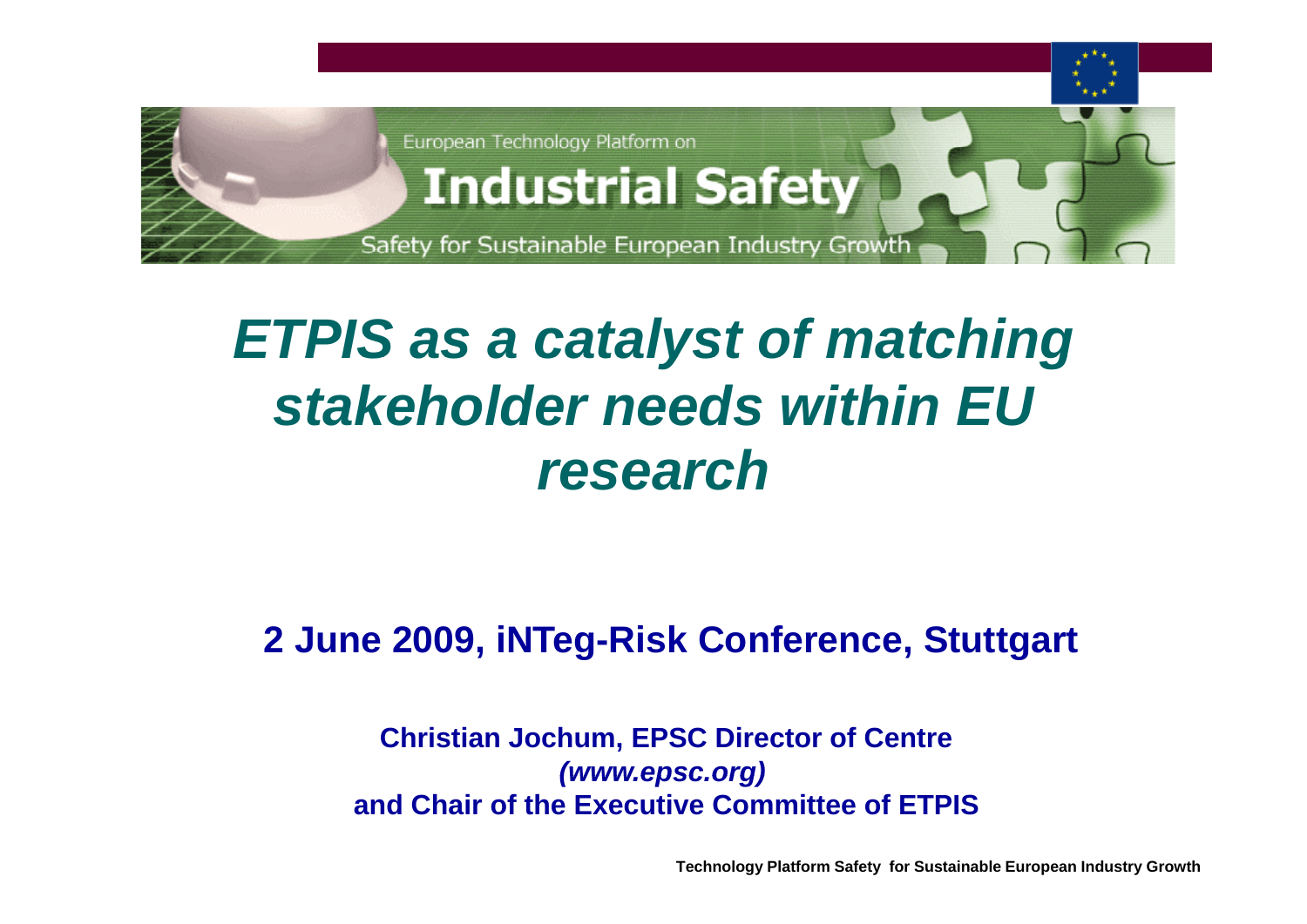



# ETPIS´ Scope

### Industrial safety applies to installations, **production & transport systems, buildings and safety related structural components**

- Occupational health & safety of the workers in industry
- Environmental safety
	- $\checkmark$  prevention of major accidents with off-site consequences
	- $\checkmark$  protection of the environment and the society

#### *ISSUE ORIENTED, MULTISECTORIAL BENEFITS*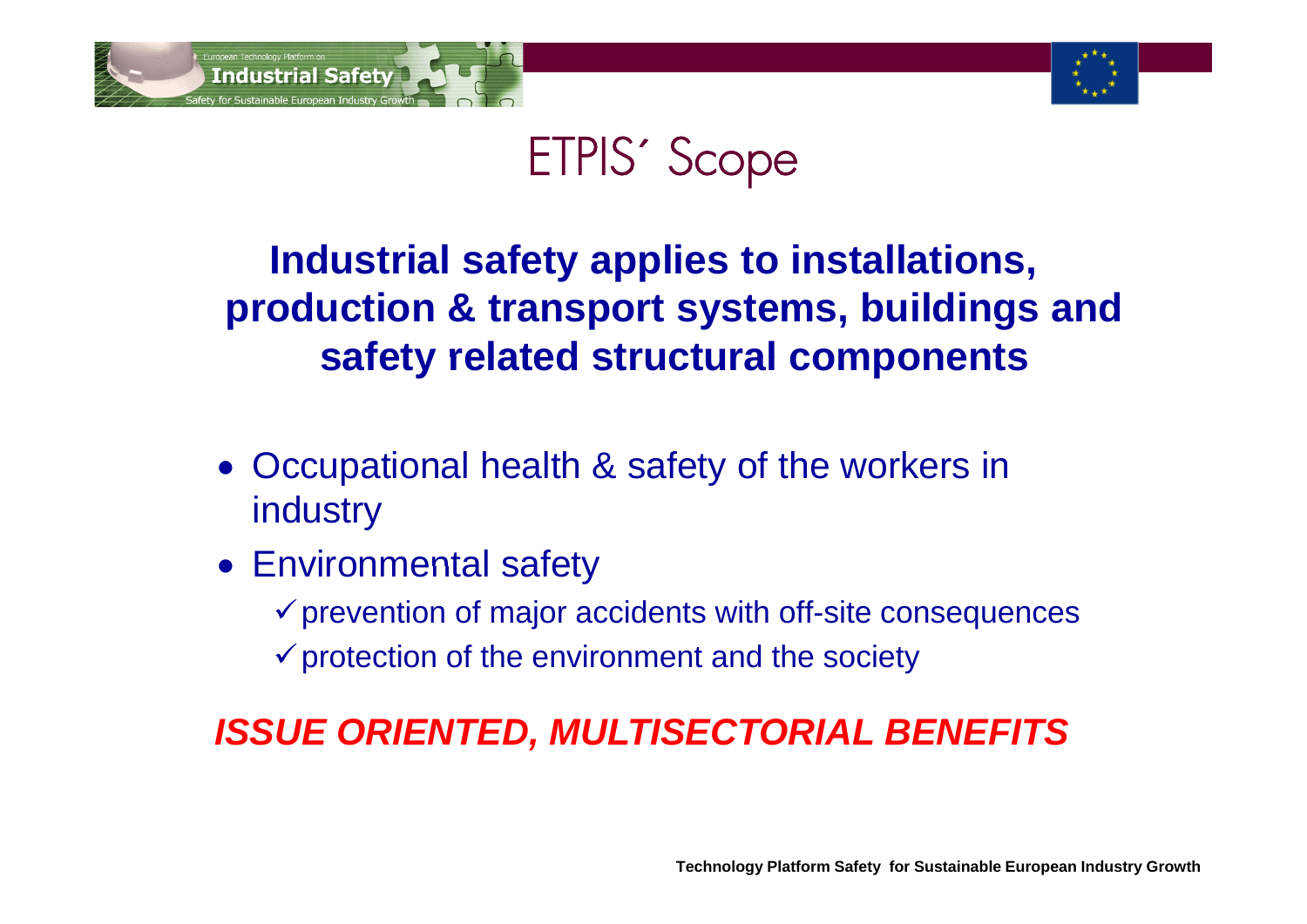

### Scope

• Traditional industry to solve existing problems



• Innovative industry Buncefield, 11 De. 2005 (UK)



© CORDIS.LU



© HYSAFE.ORG, BMW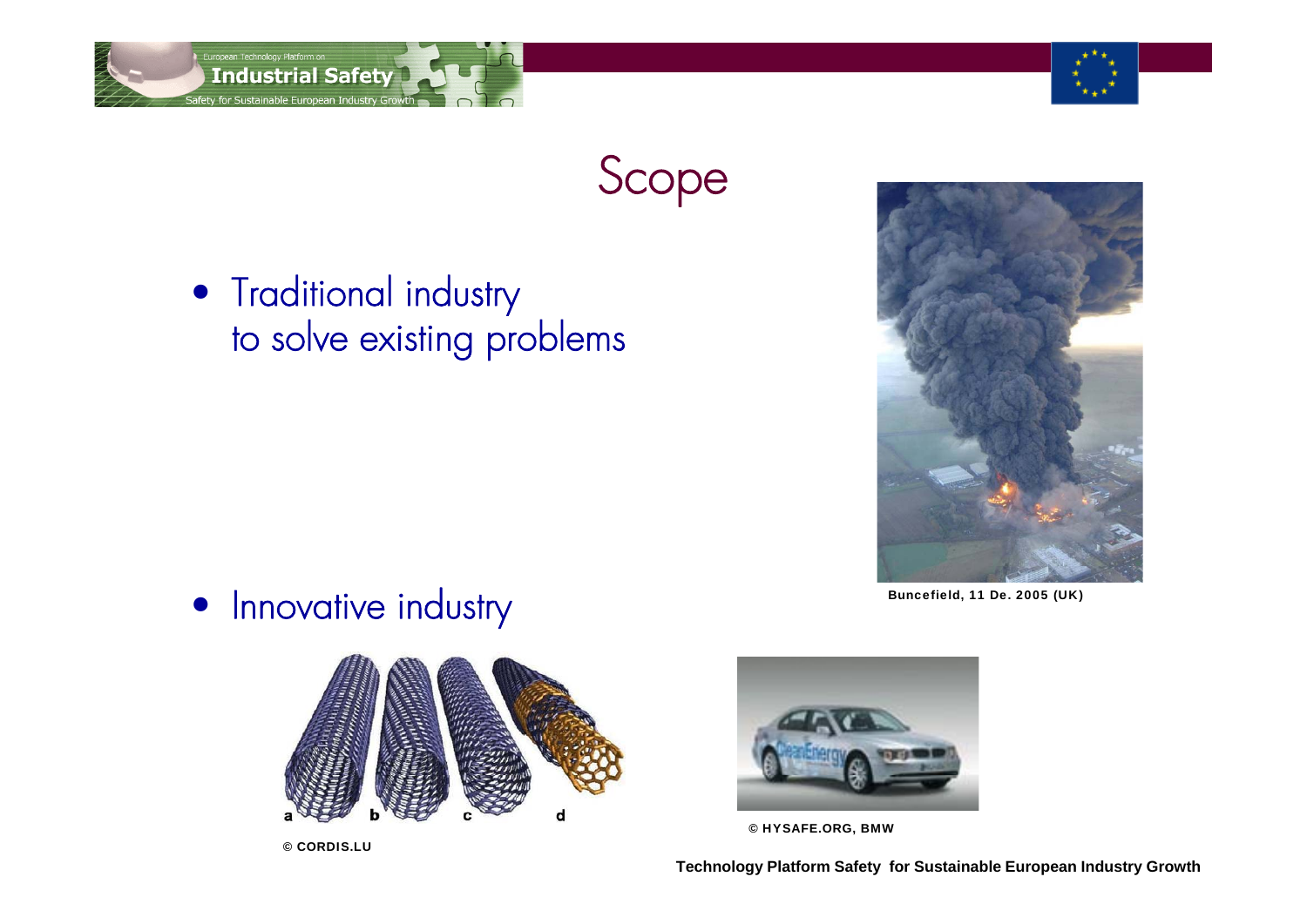



# ETPIS´ VISION

- • **By 2020, industrial safety performance shall have progressively**  improved by 25% (baseline year 2006) in terms of reduction of **reportable accidents at work and occupational diseases, environmental incidents and accident related production losses. It will have developed an "incident elimination" culture where culture safety is embedded in design, maintenance, operation and management at all levels in enterprises.**
- $\bullet$  **By 2020 there will be structured self regulated programmes in all major industry sectors which have firm, measurable**  performance targets for accident elimination equating to an **annual reduction rate of 5%**
- •• "Accident free mind set" workplaces will become the norm by **2020**
- $\bullet$  **This will contribute in a major way to sustainable growth for all industry in Europe and improvement of social welfare.**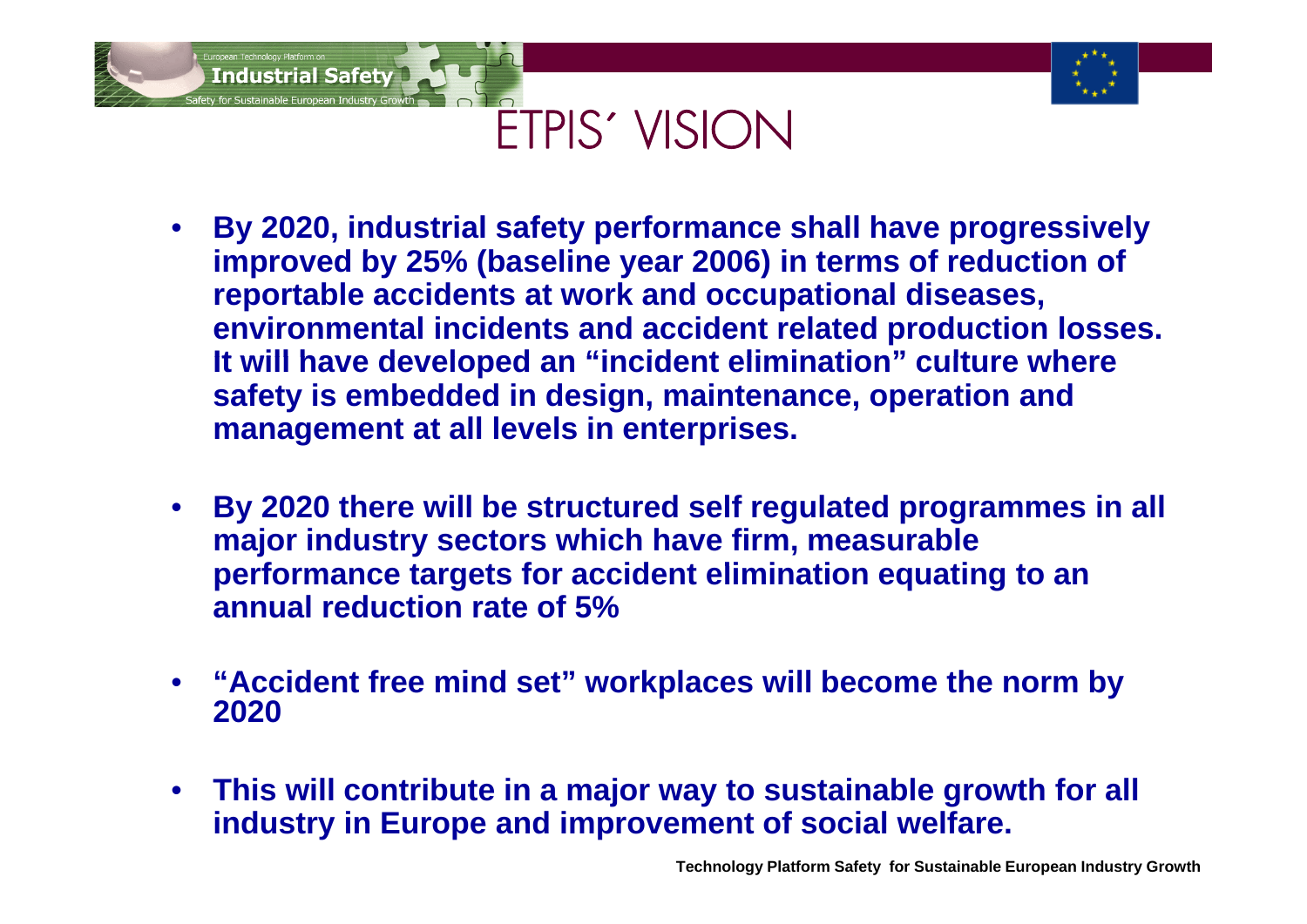



### ETPIS´ MISSION

### **ETPIS serves as a powerful instrument to coordinate the investment in Industrial Safety R&D at EU l l eve , mainly by**

- $\bullet$ **Defragmenation of R&D**
- **Co-ordination of national resources**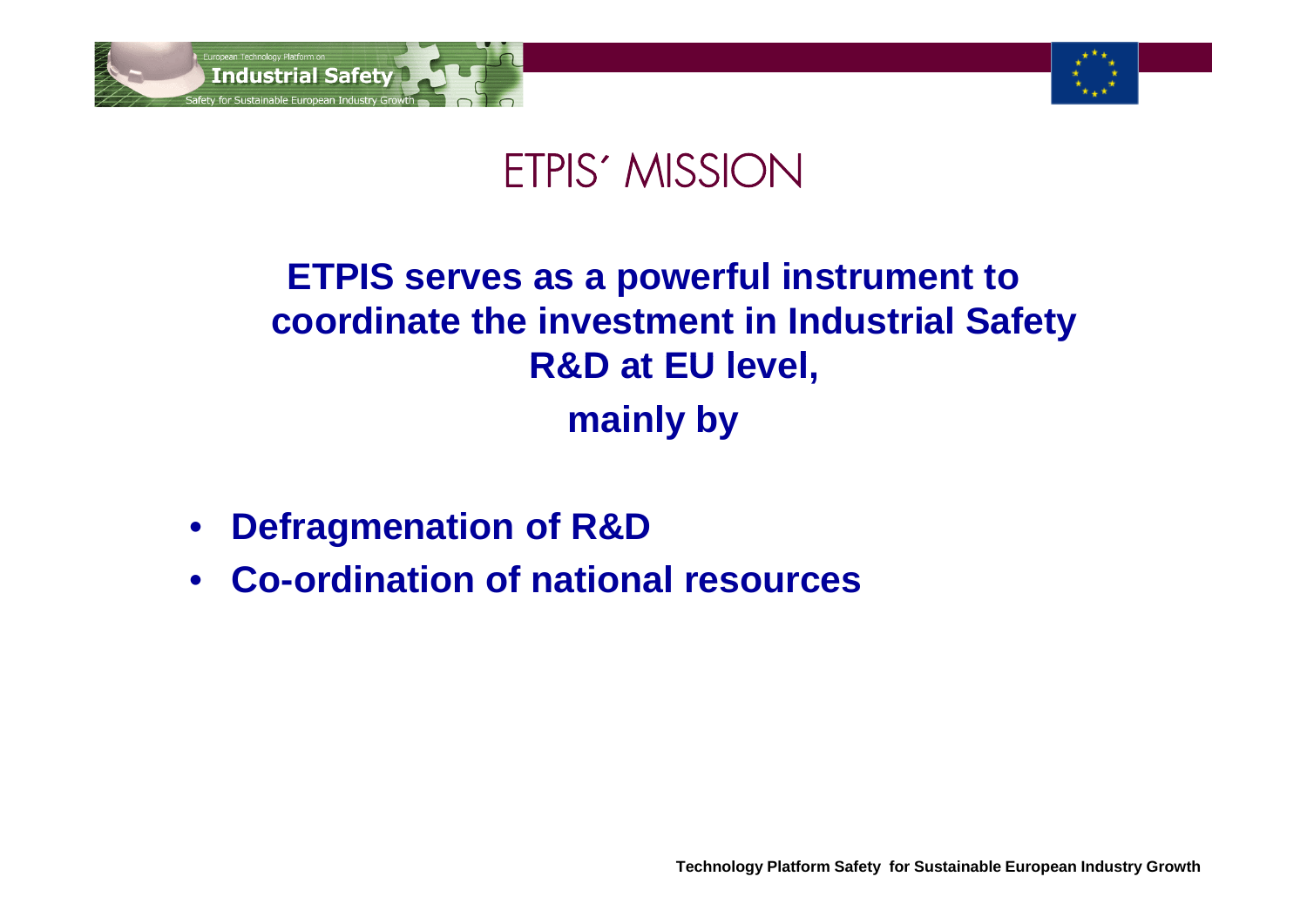



#### ty for Sustainable European Industry Grow **Operating ETPIS to defragment R&D**

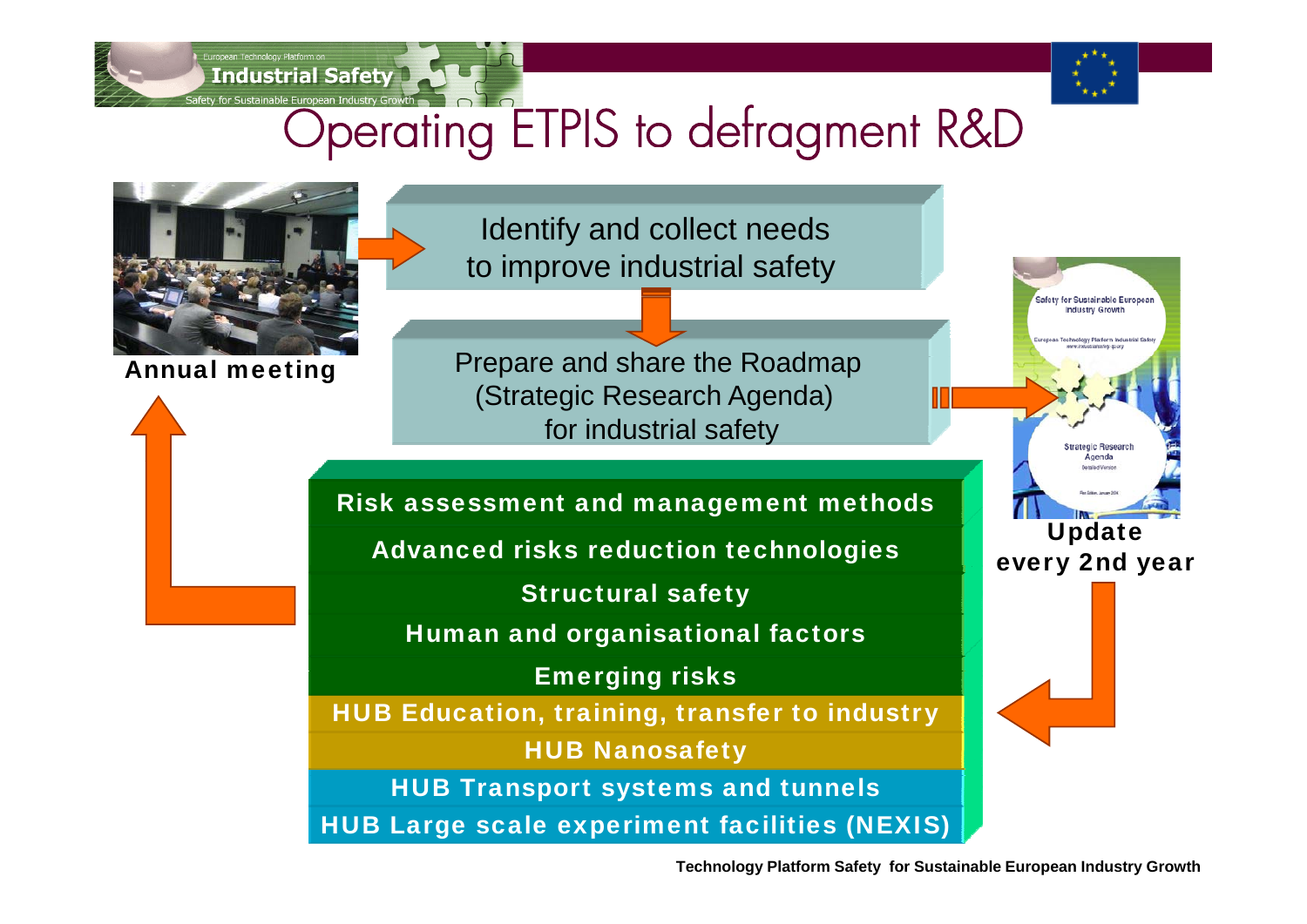



## Co-ordination of national ressources for European Challenges

#### **96 % Research investment is at national level !**

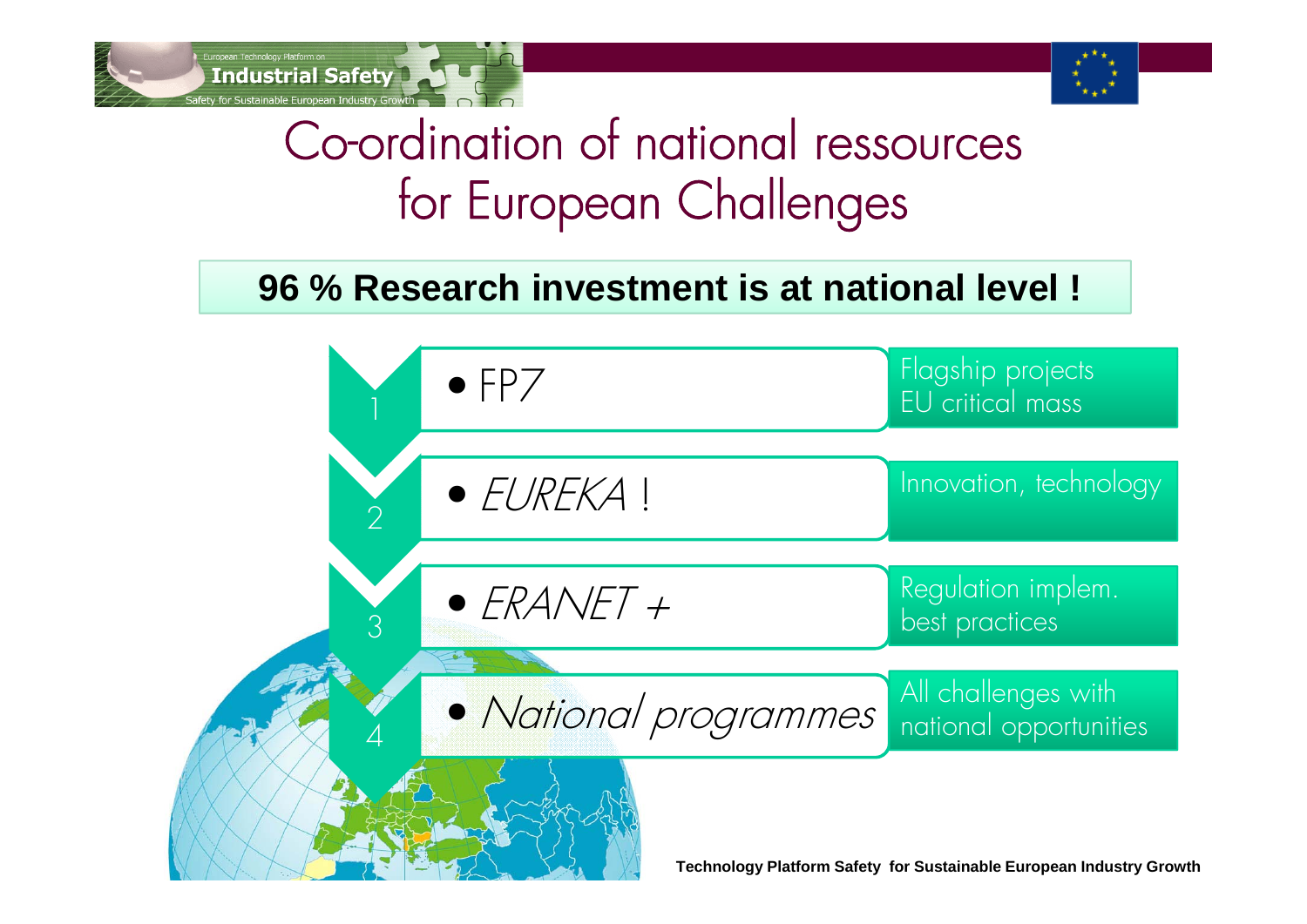

**Industrial Safety** v for Sustainable European Industry Gro

To improve selection of the Industrial Safety Challenges to be addressed in priority by ETPIS a High Level Group (HLG) was formed



1st Meeting of the HLG (5 March 2009 in BASF/Ludwigshafen): Agreement on the process to select the priorities of the industry and on the timeframe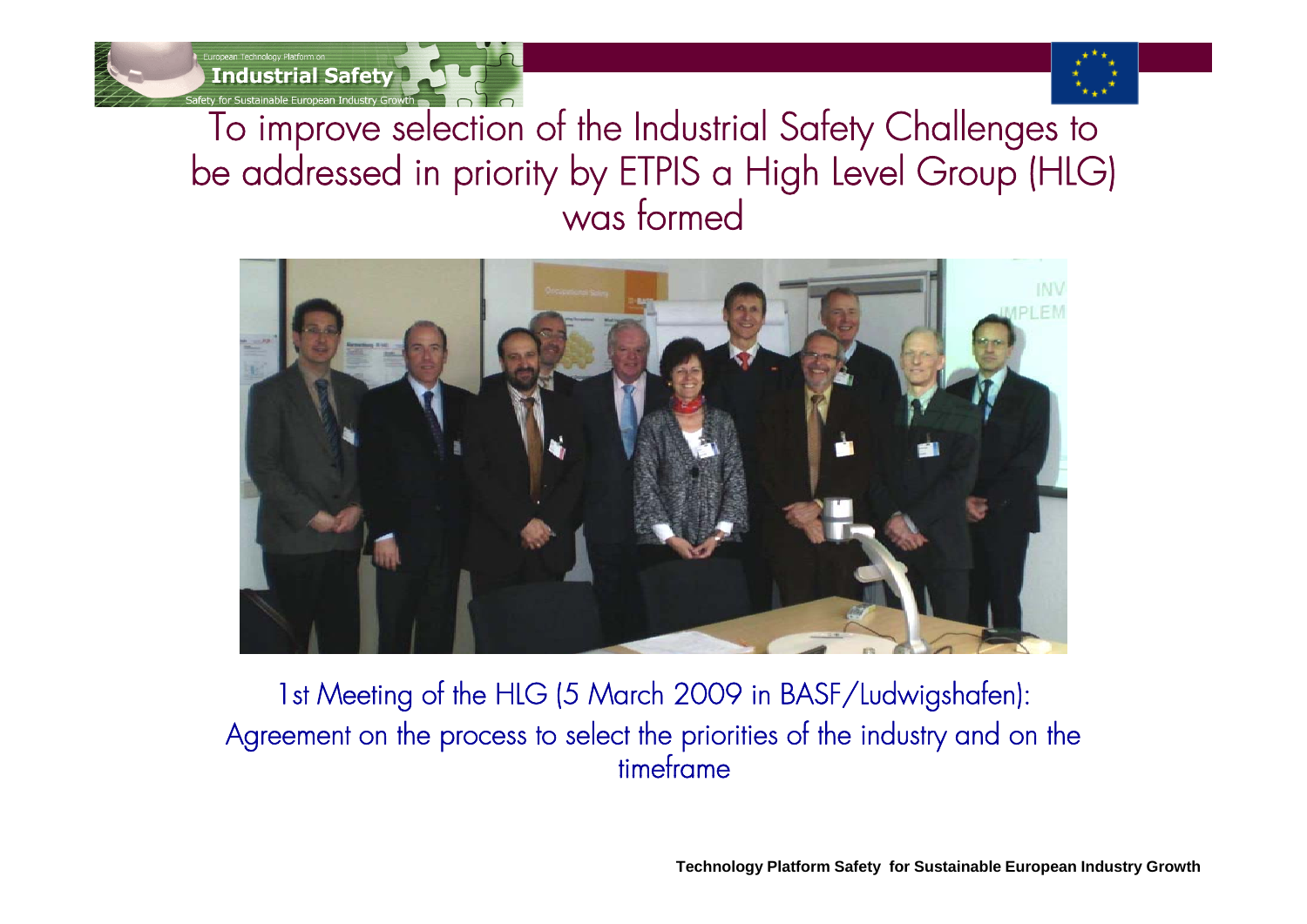



# High Level Group (as at June 2009)

- Wolfgang Gerhardt (Chairman)<br>BASF , Vice President and Director HSE
- Philippe Klein EDF, Head of Risk Management Department in EDF R&D
- $\bullet$  Antonio Moreno IBERDROLA, Director HSE
- Theo van der Smeede EXXON Mobil , Safety and OIMS Advisor
- Terry Taylor EUR'OPEAN AGENCY FOR SAFETY AND HEALTH AT WORK, Head of Working Environment Information Unit
- Reto Schneider SWISS RE, Director and Head of Risk Engineering Services
- $\bullet$  Ramon Paredes SEAT SA, Human Resources Executive Vice President
- Andreas Zink LKW Walter International, Director and ECTA Vice President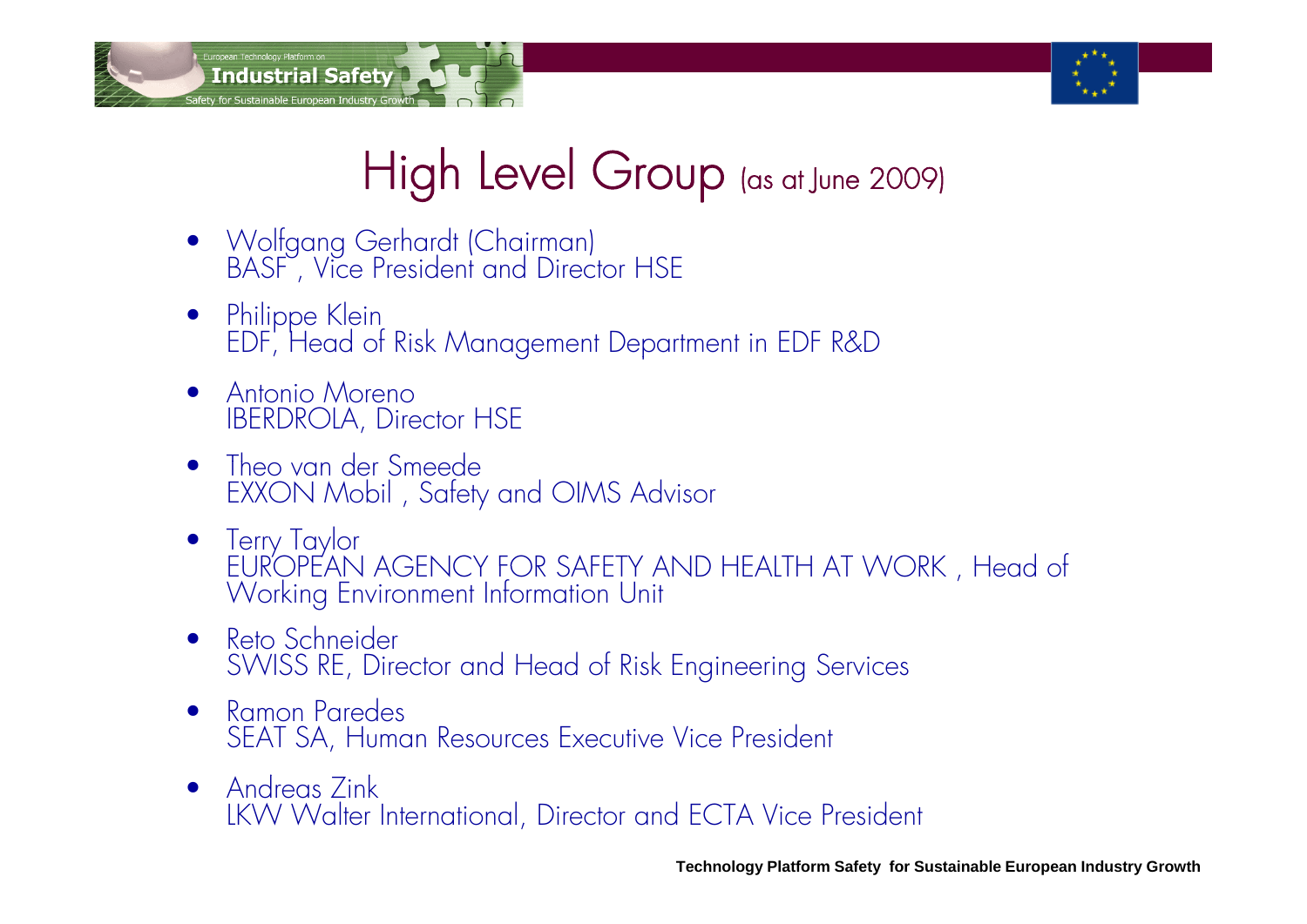



### HLG Process to select the Industrial Safety Challenges

- Starting point: Starting point:<br>list of topics as in the actual version of the Strategic Research Agenda
- Selection of the « Top 5 » Selection of the «  $I$ op 5 » and «  $I$ ow 5 » by each representative May 2009 y parts of  $\mathbb{R}$
- •Global ranking with all contributions
- Analysis of the situation<br>for the Top 5 / Low 5
- •Decision on the Top 5 of the group with a detailed definition of what is needed







June 2009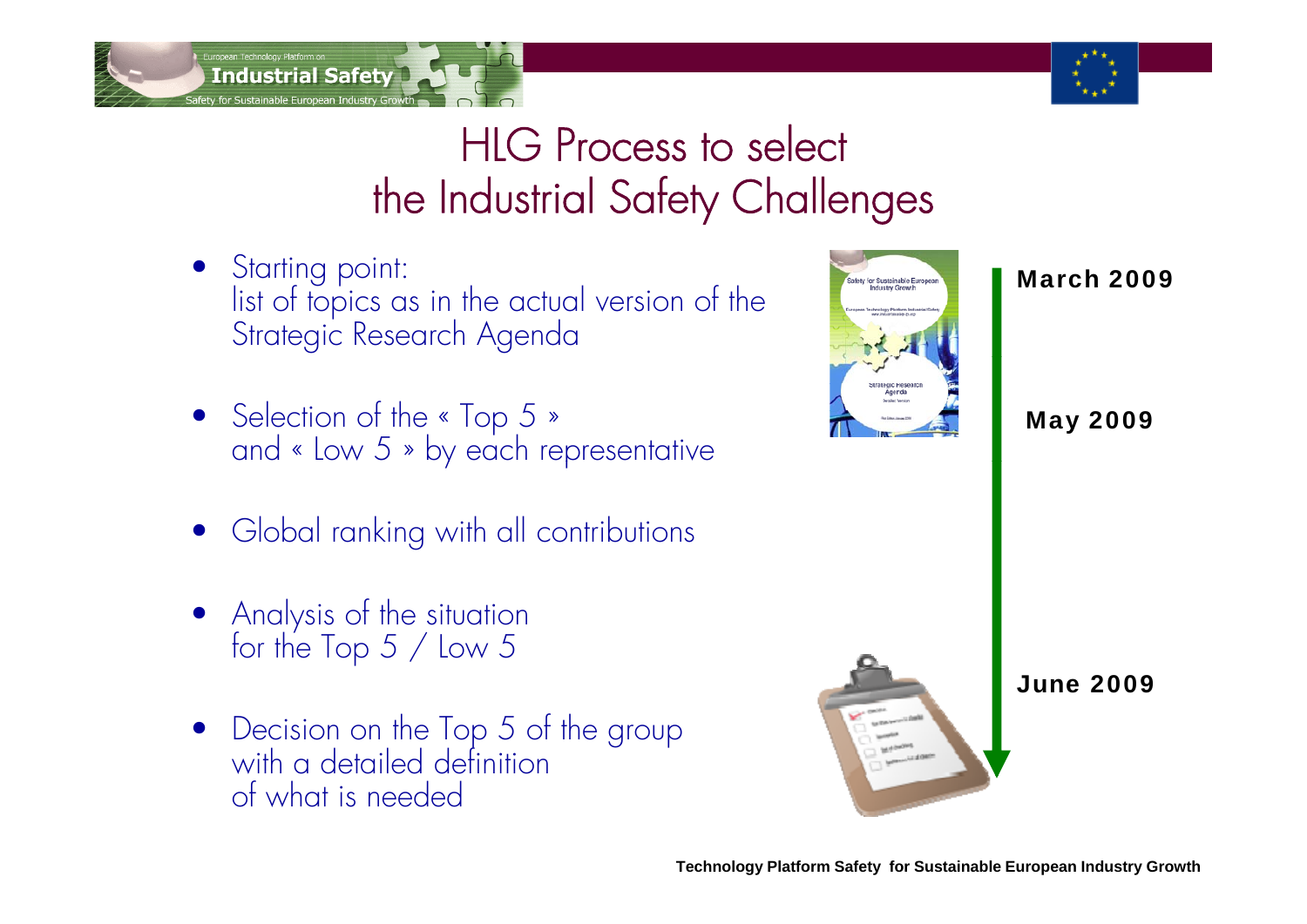



### First impression from the HLG discussion Some important challenges

- Human Factors in Emergency and Crisis Management
- $\bullet$ Methods to maintain safety of aged and repaired structures and technologies for life extension
- Understand the particularities for the pedagogy in the field of safety (based on risk perception), and improve education and training for<br>students, workers and managers
- Application of advanced information technologies in safety-related systems

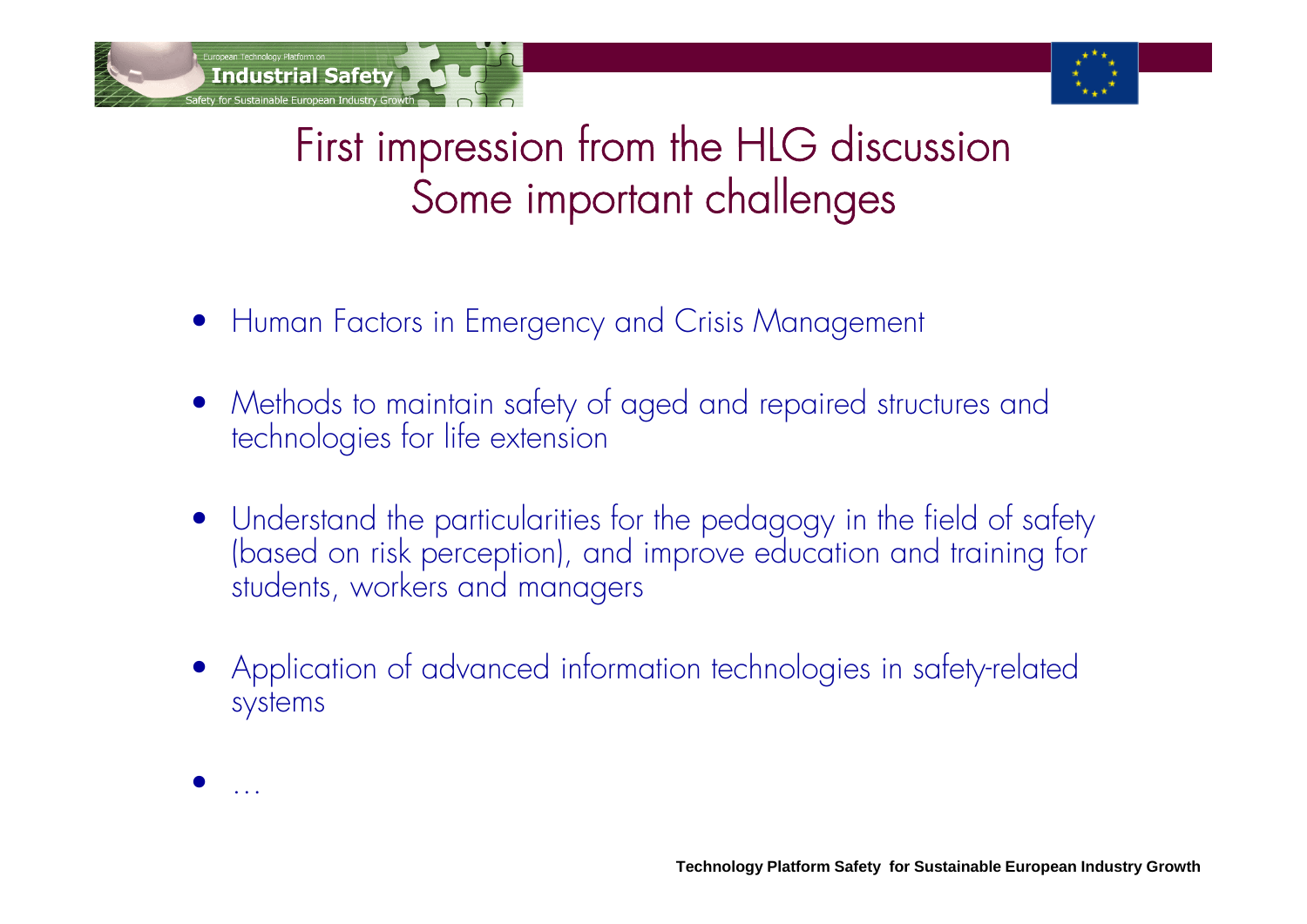



# Conclusions

- From a bottom-up approach in 2006 to prepare the Strategic Research Agenda, to a top-down approach to define the key priorities
- Specify the key priorities in structured funding programmes such as EUREKA and ERANET+
- Objective: sustainable funding scheme for industrial safety!